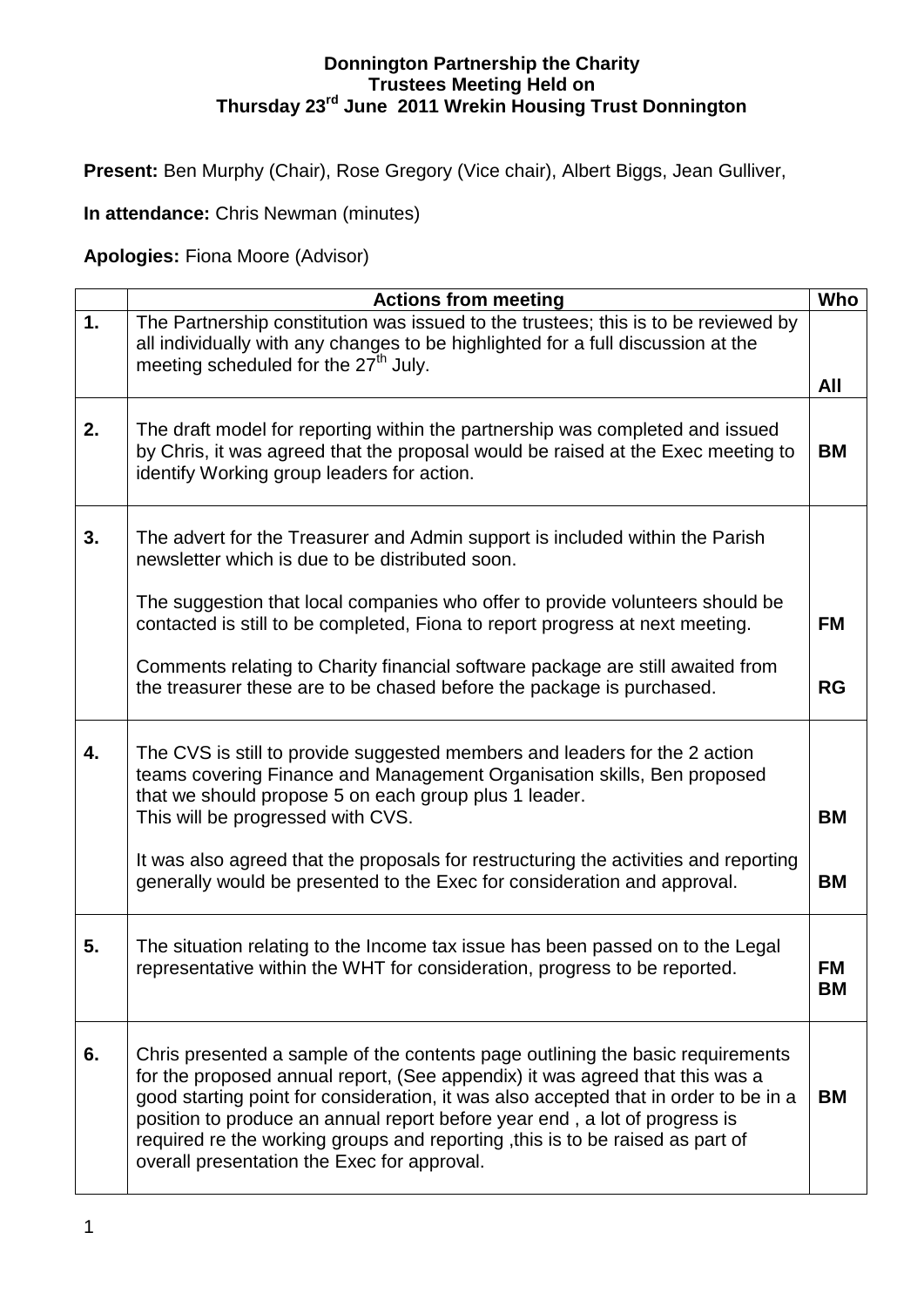## **Donnington Partnership the Charity Trustees Meeting Held on Thursday 23rd June 2011 Wrekin Housing Trust Donnington**

| 7. | A.O.B.                                                                                                                                                                                                                                                                                                        |           |
|----|---------------------------------------------------------------------------------------------------------------------------------------------------------------------------------------------------------------------------------------------------------------------------------------------------------------|-----------|
|    | The support for developing the Partnership website was discussed, Ben<br>explained the he had approached the WHT however funding to undertake the<br>work was an issue at the moment, Albert agreed to request assistance from the<br>Sutherland School at his next meeting in July, progress to be reported. | <b>AB</b> |
|    | Albert raised the question of future fundraising, it was agreed that this would part<br>of the future business plan; any ideas would be welcome in the meantime.                                                                                                                                              | All       |
|    | It was agreed that all future meeting would be held prior to the Exec so that<br>actions can be taken forward for approval, meeting times have been changed<br>accordingly.                                                                                                                                   |           |
| 8. | Date of next meeting                                                                                                                                                                                                                                                                                          |           |
|    | 27 <sup>th</sup> July 9.00 at the WHT                                                                                                                                                                                                                                                                         |           |